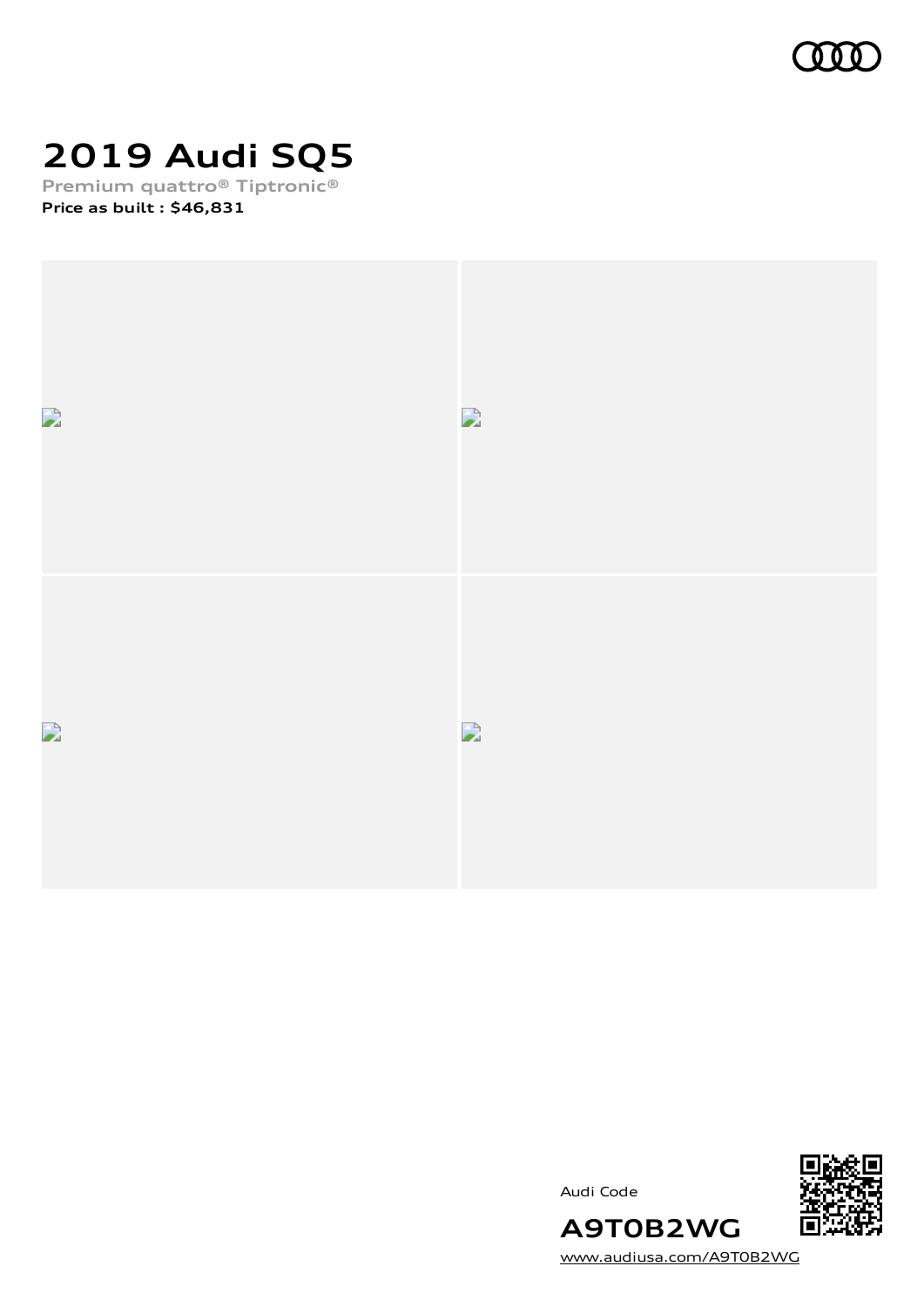## **Summary**

**Audi 2019 Audi SQ5** Premium quattro® Tiptronic®

**Price as buil[t](#page-10-0)** \$46,831

### **Exterior colour**

Quantum Gray

## $\overline{\phantom{a}}$

### **Further Information**

|                 | N٥           |
|-----------------|--------------|
| Mileage         | 16,640 miles |
| Type of vehicle | Used car     |

**Warranty**

### **Interior colour**

| Seats     | Black with Rock Gray stitching |
|-----------|--------------------------------|
| Dashboard | Black                          |
| Carpet    | Black                          |
| Headliner | Black                          |

**Audi Code** A9T0B2WG

**Your configuration on www.audiusa.com** [www.audiusa.com/A9T0B2WG](https://www.audiusa.com/A9T0B2WG)

**Commission number** d29a65080a0e09b1633e

### **Technical Specifications**

| Engine type                  | 3.0-liter six-cylinder                        |
|------------------------------|-----------------------------------------------|
| stroke                       | Displacement/Bore and 2,995/84.5 x 89.0 cc/mm |
| Torque                       | 369 lb-ft@rpm                                 |
| Top track speed              | 155 mph mph $1$                               |
| Acceleration (0 - 60<br>mph) | 5.1 seconds seconds                           |
| Recommended fuel             | Premium                                       |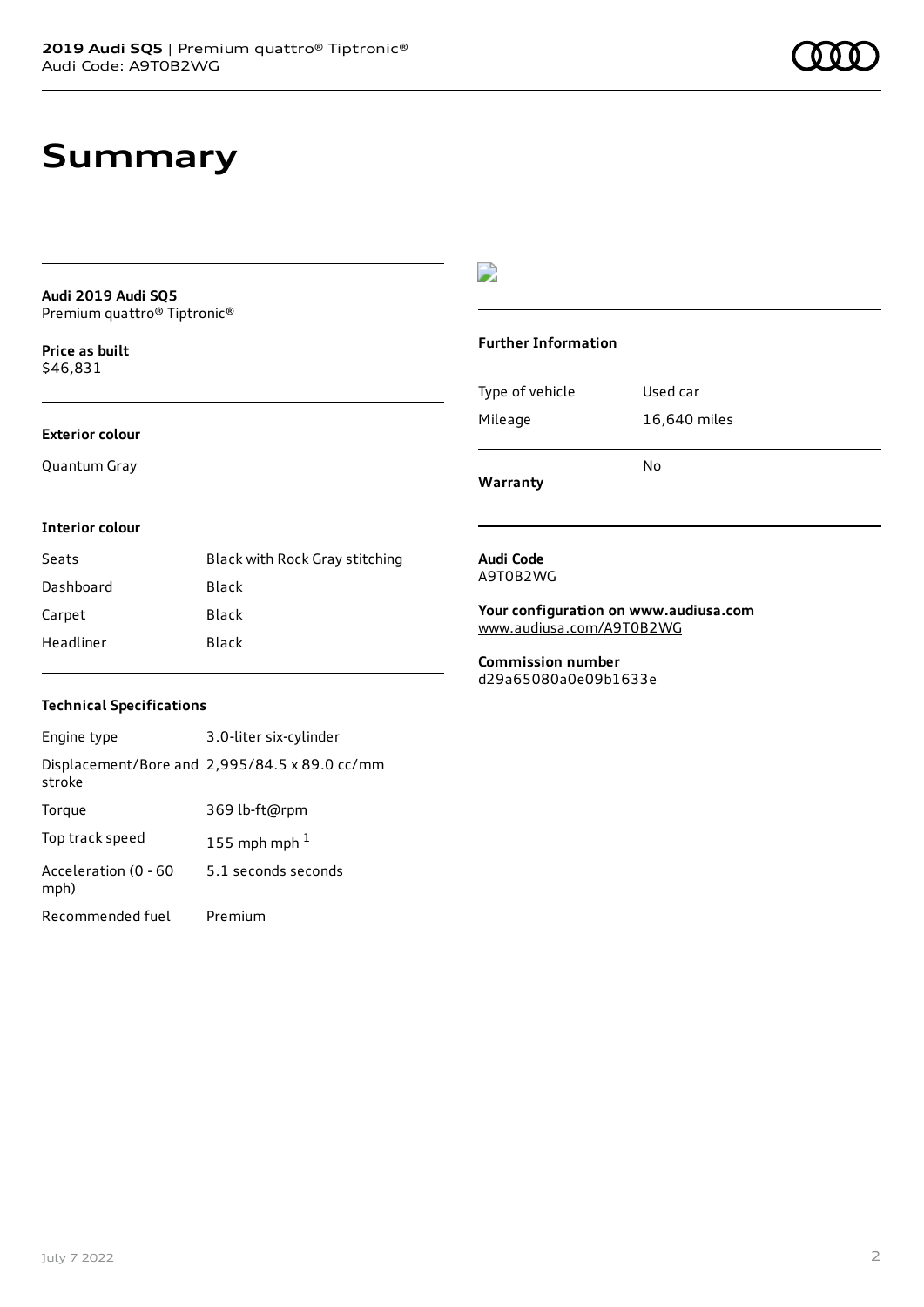## **Equipment**

Quantum Gray

Audi advanced key-keyless start, stop and entry

Power-adjustable, auto-dimming, power-folding, heated exterior side mirrors with memory

20" 255/45 all-season tires

Convenience package

Panoramic sunroof

Audi pre sense® rear

Audi side assist

SiriusXM® Satellite Radio













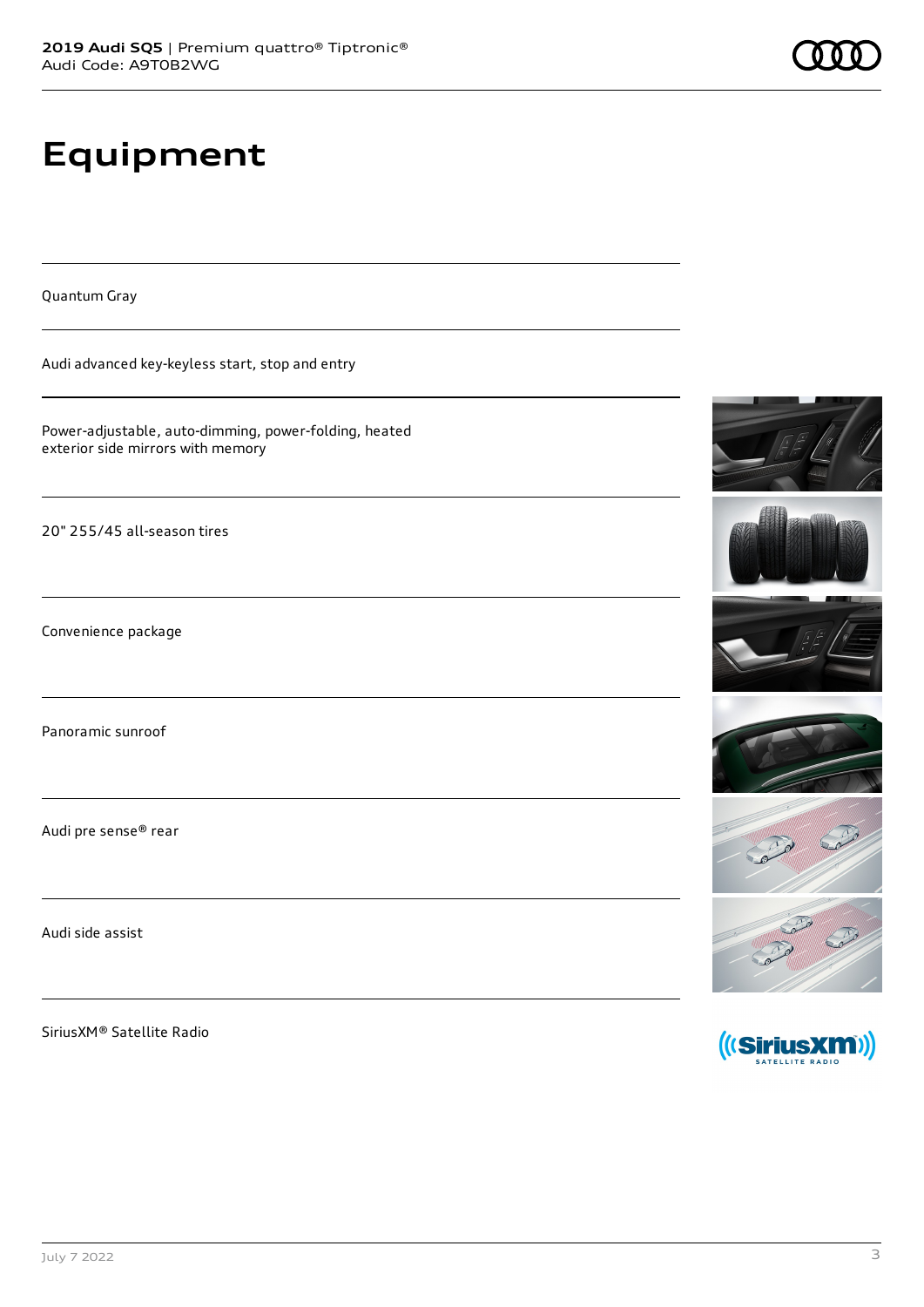| 4UB | Driver and front passenger airbags                               |
|-----|------------------------------------------------------------------|
| UH1 | Electromechanical parking brake                                  |
| 8T2 | Cruise control with coast, resume and<br>accelerate features     |
| VC2 | Garage door opener (HomeLink®)                                   |
| 4H5 | Electronic child locks                                           |
| OZ7 | Electromechanical power steering                                 |
| 7K6 | Tire-pressure monitoring system                                  |
| 4X3 | Front thorax side airbags and Sideguard®<br>head curtain airbags |
| 3B7 | Lower Anchors and Tethers for Children<br>(LATCH) in rear seats  |
|     |                                                                  |

### **Exterior**

| 1D8 | Provision for towing bracket             |
|-----|------------------------------------------|
| 1S1 | Car jack                                 |
| 1BL | Adaptive damping suspension system       |
| 3S1 | Aluminum roof rails                      |
| 513 | Tailgate roof spoiler                    |
| 81T | Full LED headlights                      |
| 803 | Automatic headlights                     |
| 8SP | LED taillights with dynamic turn signals |
| VW1 | Rear privacy glass                       |
| 47B | Aluminum trim around exterior windows    |
| U07 | 20" 5-double-spoke-star design wheels    |
|     |                                          |

| <b>Interior</b> |                                                                                     |
|-----------------|-------------------------------------------------------------------------------------|
| QE1             | Storage package                                                                     |
| 4M3             | Four beverage holders                                                               |
| VT5             | Aluminum door sill inlays with S badging                                            |
| VF1             | Stainless steel pedal caps                                                          |
| 6NQ             | Black cloth headliner                                                               |
| <b>9A0</b>      | Three-zone automatic climate control                                                |
| 4L7             | Auto-dimming interior rear view mirror with<br>digital compass                      |
| QQ1             | LED interior lighting package                                                       |
| 2PF             | Flat-bottom three-spoke multifunction sport<br>steering wheel                       |
| 7F9             | Leather-wrapped gear selector                                                       |
| 4E7             | Power tailgate                                                                      |
| 5XF             | Driver and front-passenger extendable sun<br>visors with illuminated vanity mirrors |
| 3NS             | Sliding, split folding 40/20/40 rear<br>seatbacks with adjustable recline           |
| 7HA             | Standard leather package                                                            |
| N7N             | Leather/Alcantara® seating surfaces with<br>contrast stitching                      |
| 4A3             | Heated front seats                                                                  |
| 5TG             | Brushed Aluminum inlays                                                             |

### **Infotainment and Driver Assistance**

| 6K9 | Audi pre sense® basic and Audi pre sense®<br>city     |
|-----|-------------------------------------------------------|
| 2H1 | Audi drive select                                     |
| IW3 | Audi connect CARE assistance and security<br>services |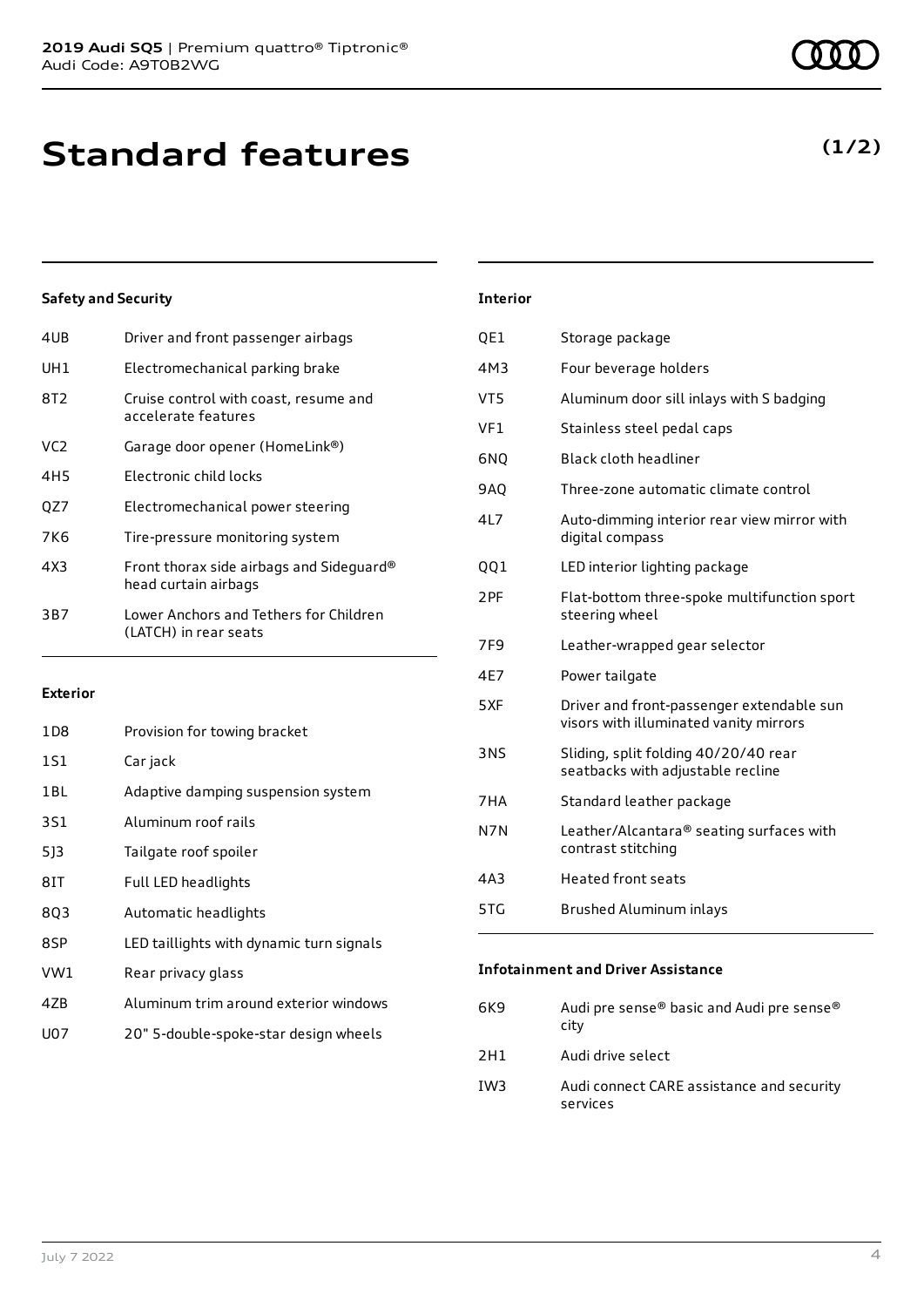## **Standard features**

### **Infotainment and Driver Assistance**

| UI2             | Audi smartphone interface including Apple<br>CarPlay <sup>™</sup> and Google™ Android Auto™ for<br>compatible devices |
|-----------------|-----------------------------------------------------------------------------------------------------------------------|
| KA <sub>2</sub> | Rear view camera                                                                                                      |
| 9VD             | Audi sound system                                                                                                     |
| 957             | 7.0" color driver information system                                                                                  |
| 7UH             | Connectivity package                                                                                                  |
| <b>I8S</b>      | MMI® radio                                                                                                            |
| 97X             | BLUETOOTH® wireless technology                                                                                        |

preparation for compatible devices

July 7 2022 5

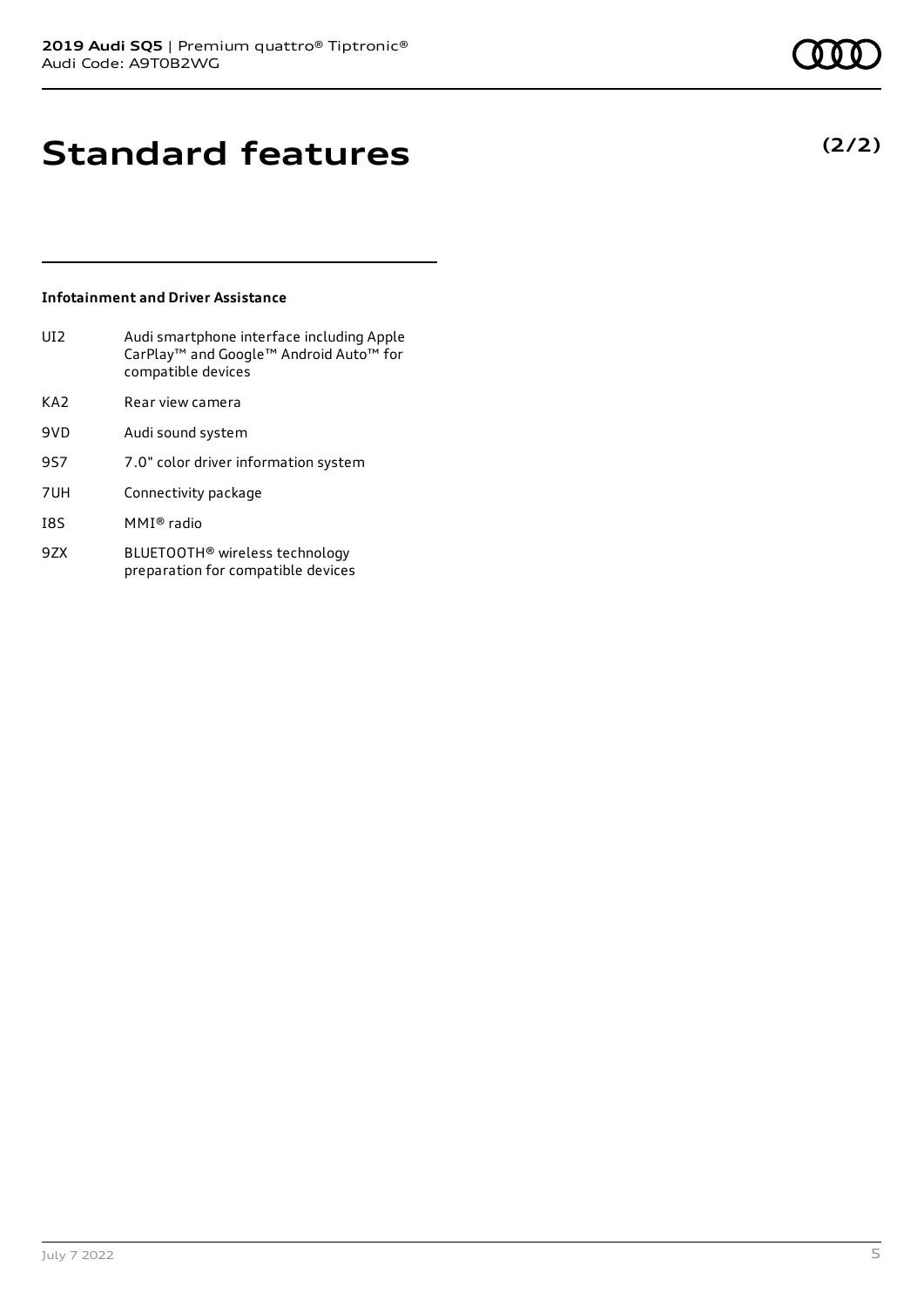## **Dealer remarks**

\*\*\* 100% Online Purchase Available \*\*\* PAUL MILLER AUDI is offering contact-less Delivery & Pick-up! \*\*\* Enhanced Safety Pre-cautions and Sanitization of vehicles & facility! \*\*\*

2019 Audi SQ5 Premium quattro Audi Advanced Key, Audi Pre-Sense Rear, Audi Side Assist, Auto-Dimming Power Folding Exterior Mirrors, Convenience Package, Driver Seat Memory, Panoramic Sunroof, SiriusXM All Access Service, Wheels: 20" x 8" 5-Double-Spoke Star Design. Clean CARFAX. CARFAX One-Owner.

Certification Program Details:

Paul Miller Certified Pre-Owned Details:

- \* 125 Point Inspection
- \* Limited Warranty: 6 Month / 6,000 Mile beginning after purchase date
- \* 12 Month Key Fob Repair / Replacement
- \* 12 Month Cosmetic Wheel Repair
- \* CARFAX Vehicle History Report

PAUL MILLER AUDI is known for having the best of the best with all of our new, Pre-Owned and Certified vehicles. We do our best to describe our cars as accurately as possible. However, we are not responsible for typos or misprints and do recommend that you please call to confirm that the vehicle you are interested in is still available as well as the miles, color, options, etc.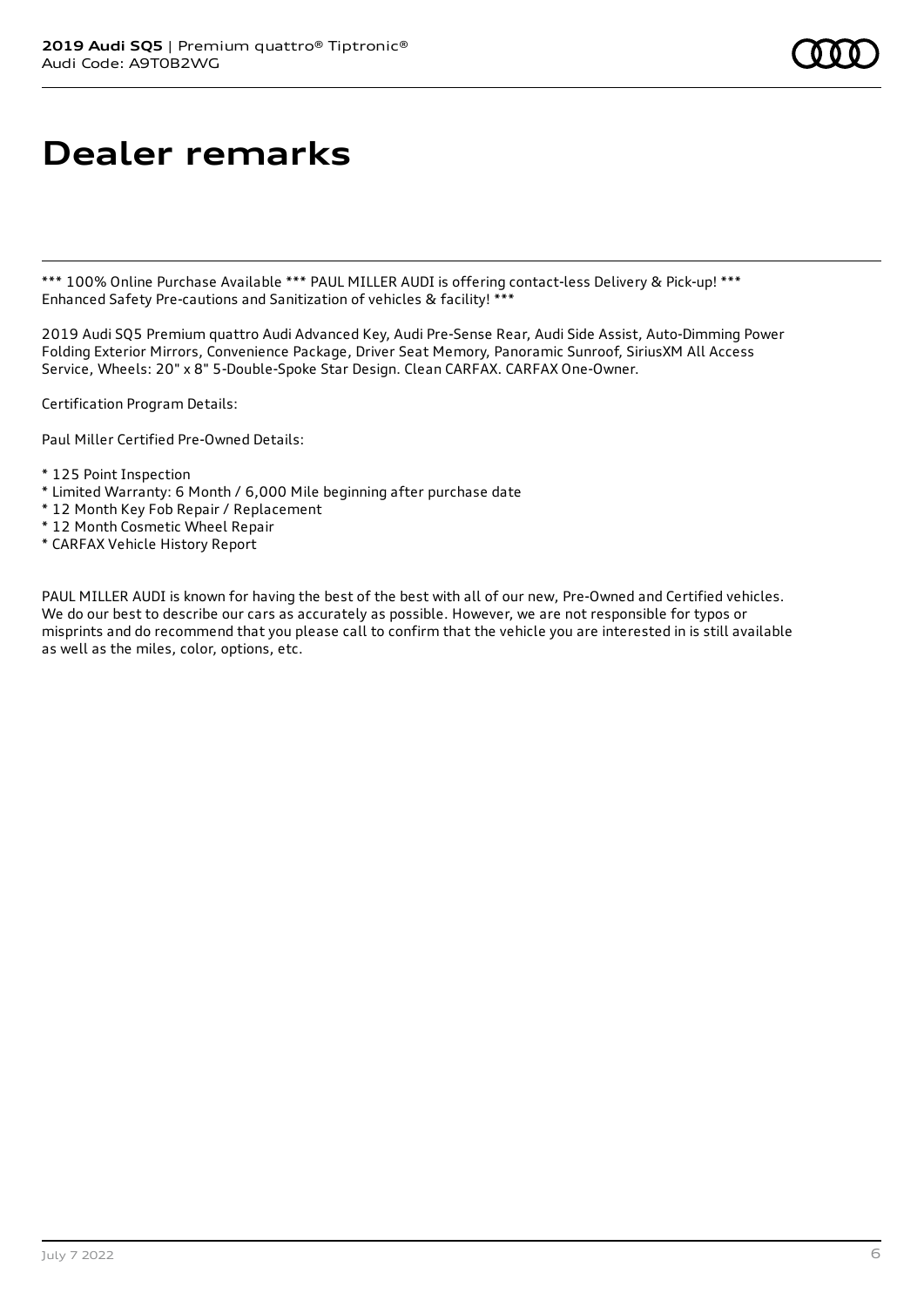## **Technical Specifications**

## **(1/2)**

### **Engineering | Performance**

| Engine type                  | 3.0-liter six-cylinder                                                |
|------------------------------|-----------------------------------------------------------------------|
| Acceleration (0 - 60<br>mph) | 5.1 seconds seconds                                                   |
| Engine block                 | Aluminum-alloy                                                        |
|                              | Induction/fuel injection Twin-scroll turbocharged/TFSI®               |
| Cylinder head                | Aluminum-alloy                                                        |
| Max. output ps/hp            | 349 @ rpm                                                             |
| Towing capacity              | 4,400 lbs lb                                                          |
| stroke                       | Displacement/Bore and 2,995/84.5 x 89.0 cc/mm                         |
| Top track speed <sup>1</sup> | 155 mph mph                                                           |
| Torque                       | 369 lb-ft@rpm                                                         |
| Valvetrain                   | 24-valve DOHC with Audi valvelift<br>system and variable valve timing |

## Gear ratios: 8th 0.667: 1 Gear ratios: 6th 1.000: 1 Gear ratios: 7th 0.839: 1 Gear ratios: Reverse 3.317: 1 Rear Differential, for quattro Optional quattro® sport rear differential Gear ratios: Final Drive 3.204: 1 Gear ratios: 4th 1.667: 1 Transmission Eight-speed Tiptronic® automatic transmission and quattro® allwheel drive Gear ratios: 5th 1.285: 1 Gear ratios: 2nd 3.143: 1 Gear ratios: 3rd 2.106: 1

### **Electrical system**

| Alternator | 14 Volt - 110-150A  |
|------------|---------------------|
| Battery    | 12 Volt - 420A/75Ah |

## **Steering**

Gear ratios: 1st 4.714: 1

**Driveline**

| Steering type                             | Electromechanical speed-sensitive<br>power steering/optional dynamic<br>steering |
|-------------------------------------------|----------------------------------------------------------------------------------|
| Turning diameter, curb-38.4 ft<br>to-curb |                                                                                  |
| Steering ratio                            | 15.8:1                                                                           |

### **Suspension**

| Front axle | Five-link front suspension with<br>adaptive damping |
|------------|-----------------------------------------------------|
| Rear axle  | Five-link rear suspension with<br>adaptive damping  |
| Optional   | Sport adaptive air suspension                       |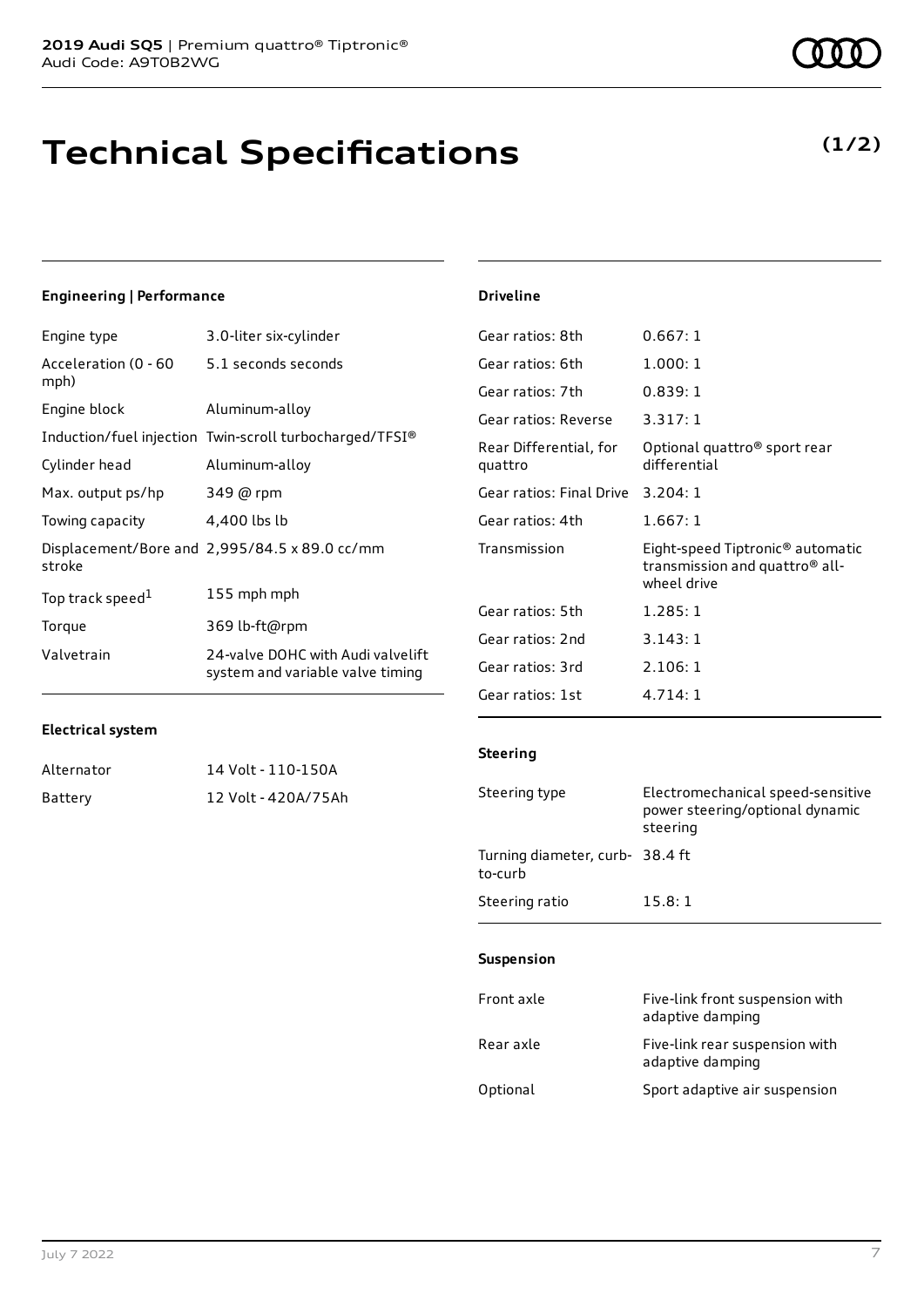## **Technical Specifications**

### **Brake system**

| <b>Front brakes</b> | 13.8 (ventilated disc) in                                            |
|---------------------|----------------------------------------------------------------------|
| Rear brakes         | 13.0 (ventilated disc) in                                            |
| Parking brake       | Electromechanical                                                    |
|                     |                                                                      |
| <b>Body</b>         |                                                                      |
| Material            | Multi-material body construction<br>(steel and aluminum composition) |

## Corrosion protection Multistep anti-corrosion protection

### **Warranty | Maintenance**

| Warranty    | 4-year/50,000-mile Audi New<br>Vehicle Limited Warranty                                   |
|-------------|-------------------------------------------------------------------------------------------|
| Maintenance | 12-month/10,000 mile (whichever<br>occurs first) NO CHARGE first<br>scheduled maintenance |

### **Exterior Measurements**

| Height                           | 65.3 in    |
|----------------------------------|------------|
| Overall width without<br>mirrors | 74.5 in    |
| Length                           | 183.9 in   |
| Wheelbase                        | $111.2$ in |
| Drag coefficient                 | 0.35 Cw    |
| Overall width with<br>mirrors    | 84.3 in    |
| Track rear                       | 63.6 in    |
| Track front                      | 63.9 in    |
| Curb weight                      | 4,321 lb   |
| Ground clearance,<br>loaded      | 8.2 in     |

#### **Interior measurements**

| Seating capacity                          | 5                      |
|-------------------------------------------|------------------------|
| Shoulder room, rear                       | 56.5 in                |
| Head room with front<br>sunroof           | 40.2 in                |
| Leg room, rear                            | 37.8 in                |
| Shoulder room, front                      | 57.7 in                |
| Head room with rear<br>sunroof            | 37.7 in                |
| Head room, rear                           | 39.3 in                |
| Leg room, front                           | 41.0 in                |
| Head room, front                          | 41.7 in                |
| Cargo volume, rear<br>seatbacks up/folded | 25.1/53.1 cu ft, cu ft |



**(2/2)**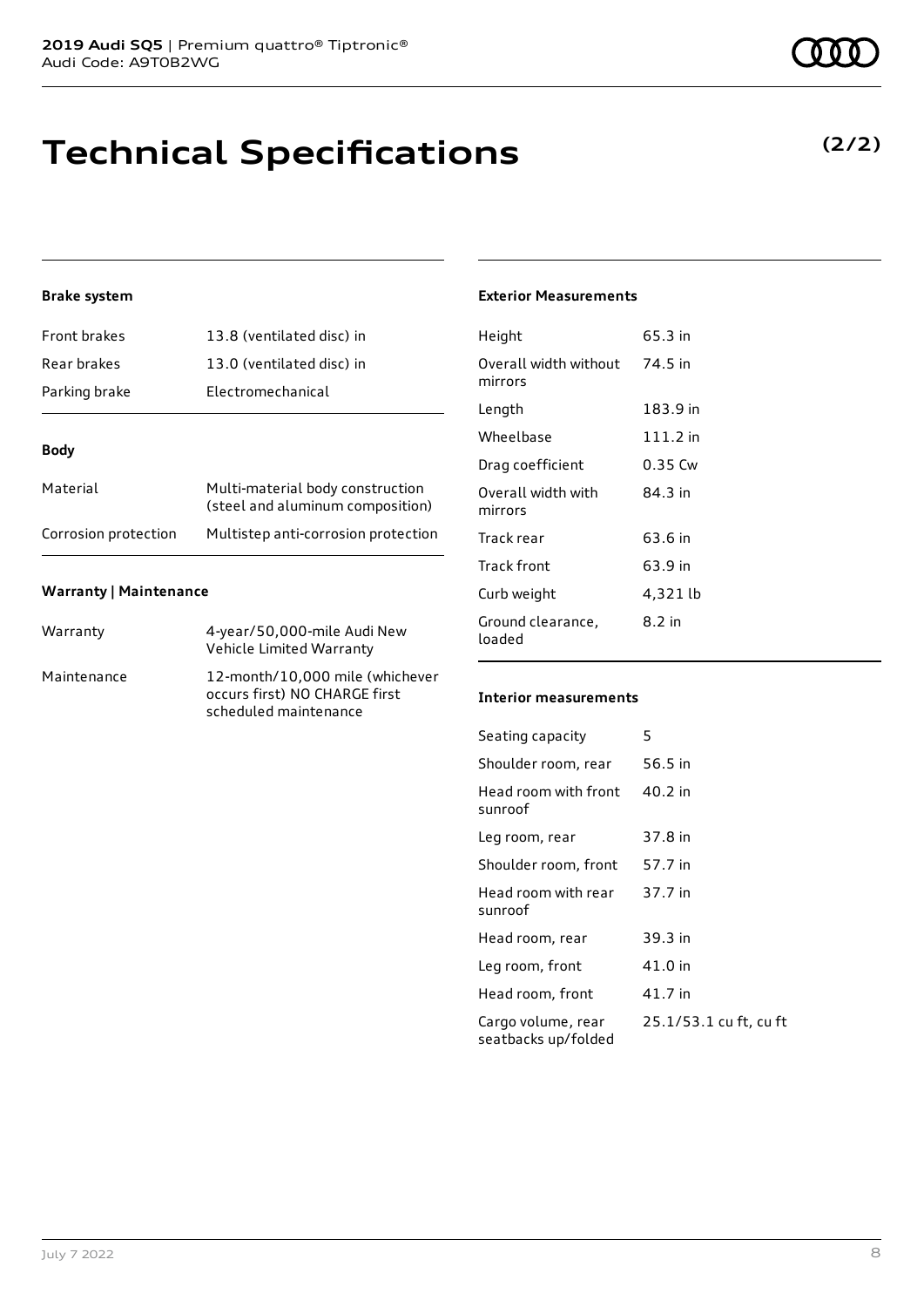## **Consumption- and emission**

### **Consumption by NEDC**

| urban       | $19 \text{ mpg}$ |
|-------------|------------------|
| extra-urban | 24 mpg           |
| combined    | $21$ mpg         |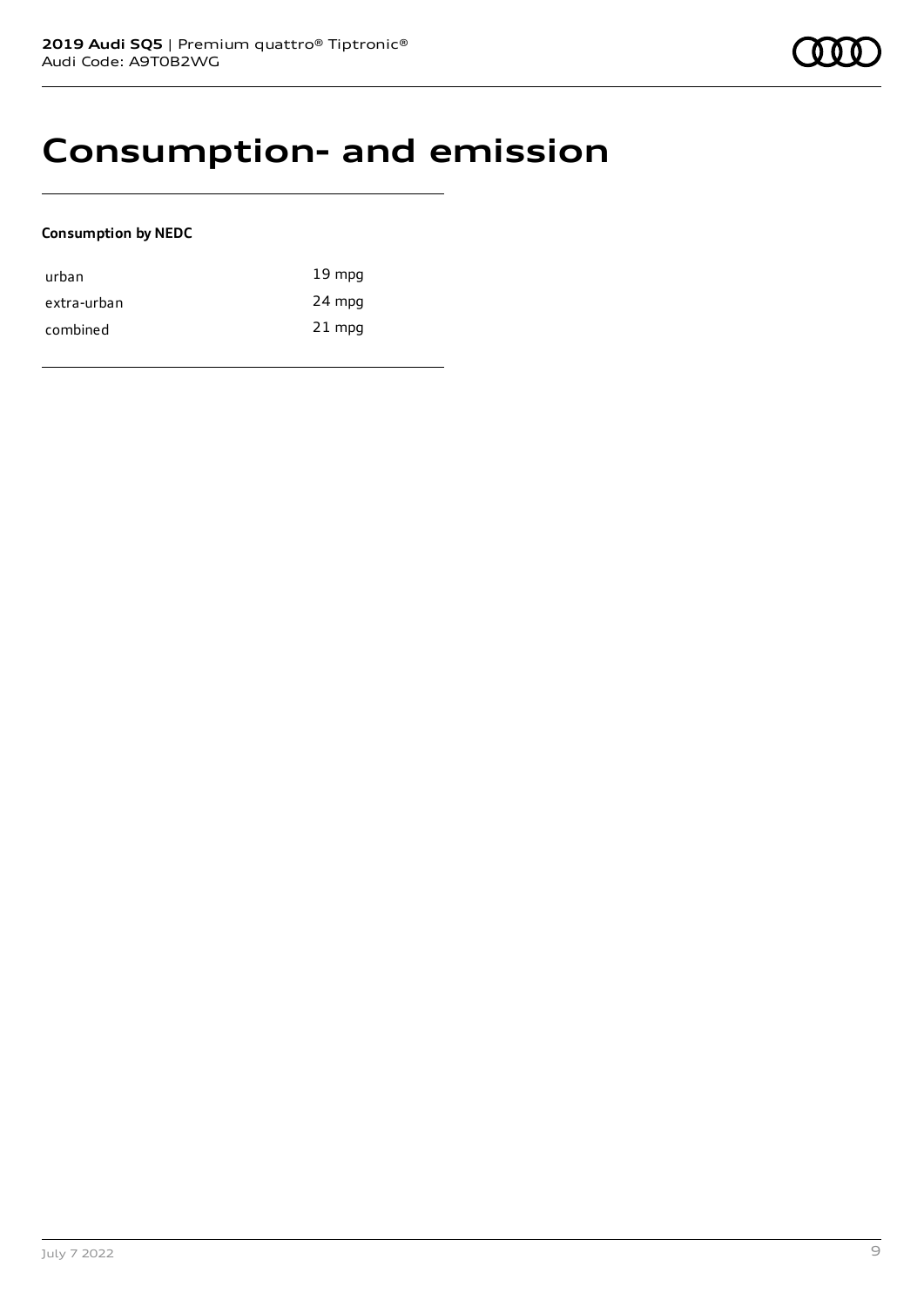

## **Contact**

Dealer **Paul Miller Audi**

179 Route 46 East 07054 Parsippany NJ

Phone: +19735757750 FAX: 9735755716

www: [https://www.paulmilleraudiofparsippany.com](https://www.paulmilleraudiofparsippany.com/)